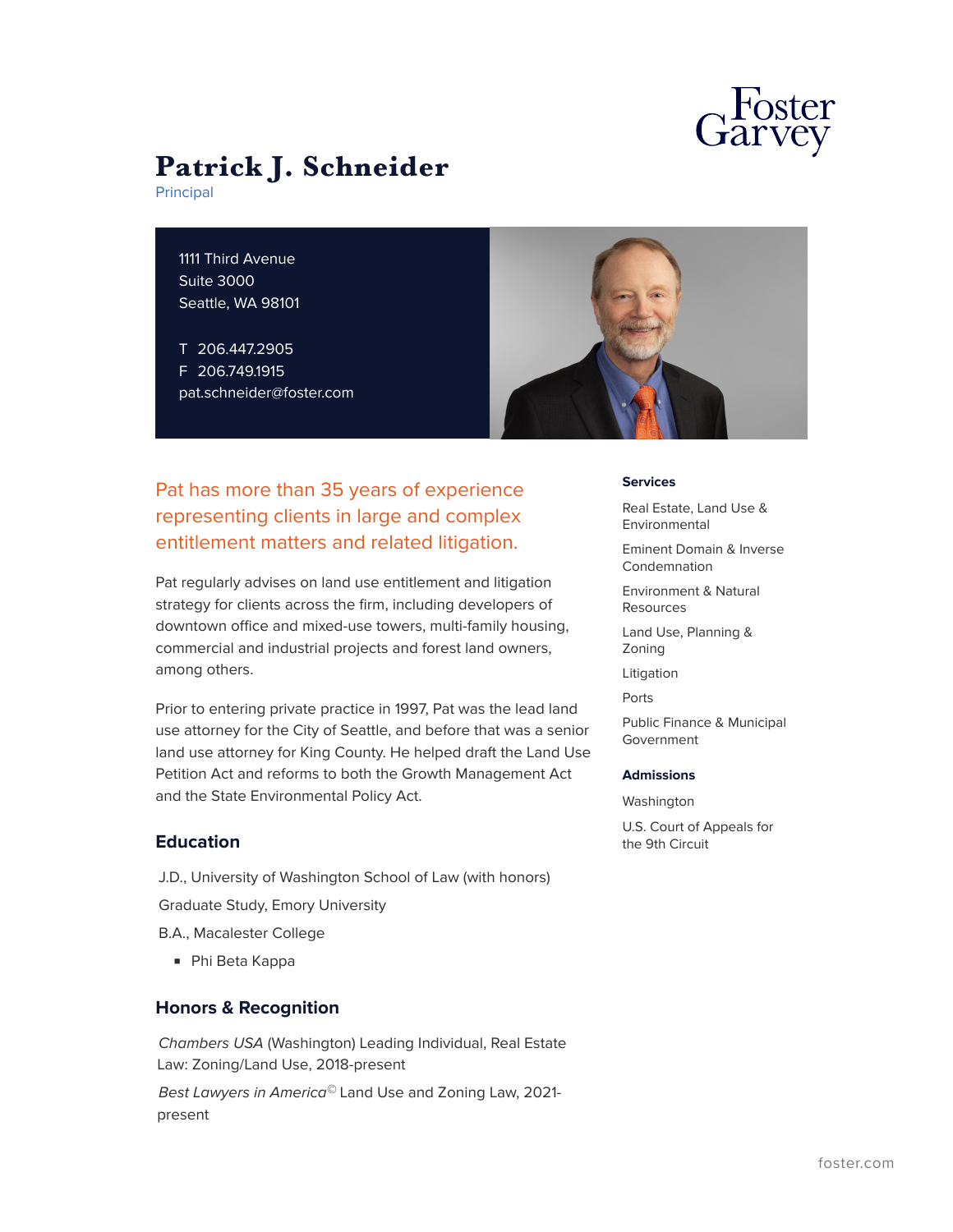## Patrick J. Schneider



Washington Super Lawyers list, 2000-2019 Association of Washington Business, Heavy Lifter Award, 2013 2010 Top Lawyer, *Seattle Metropolitan* magazine National Merit Scholar Martindale-Hubbell AV Preeminent rating

#### **Professional Activities**

Association of Washington Business, Member

■ Land Use Committee

Washington State Bar Association, Member

Environmental and Land Use Section

- Chair, 1996-1997
- Executive Committee Member, 1992-1998

#### **Community Activities**

King County Landmarks & Heritage Commission, Member

- Chair, 2004-2005
- Member, 1998-2005

#### **News**

Foster Garvey Recognized Among Nation's Leading Law Firms in 2022 *Chambers USA* Guide; 21 Attorneys and 10 Practices Featured *Foster Garvey Newsroom*, 6.1.22

38 Attorneys Named 2022 Best Lawyers in America; 11 Named Best Lawyers: Ones to Watch *Foster Garvey Newsroom*, 8.19.21

Foster Garvey Named Among Leading Law Firms in *Chambers USA*; Three Attorneys Added to Rankings *Foster Garvey Newsroom*, 5.20.21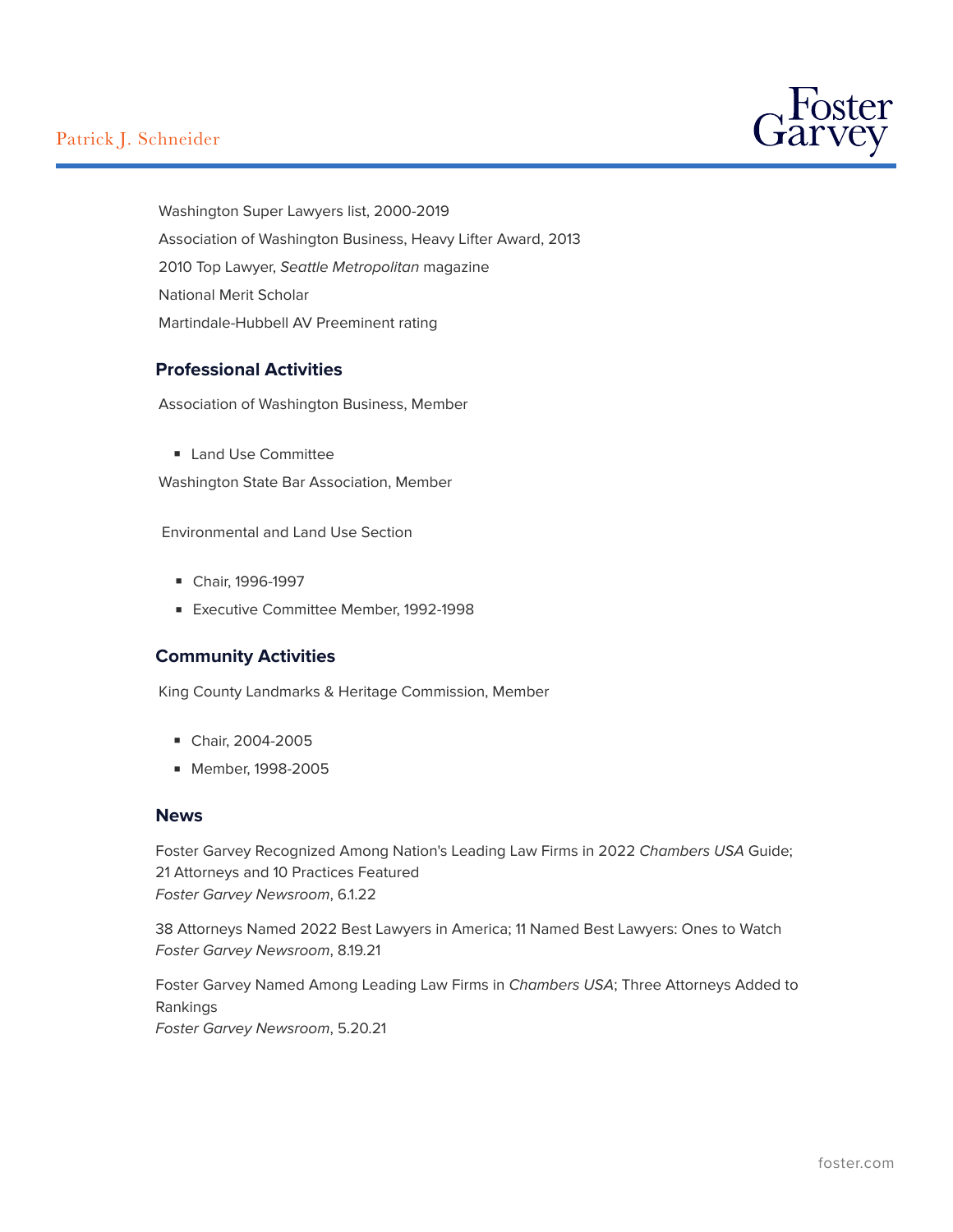## Patrick J. Schneider



43 Attorneys Named 2021 *Best Lawyers in America*; 10 Named Best Lawyers: Ones to Watch *Foster Garvey Newsroom*, 8.20.20

Foster Garvey Named Among Top Firms in Chambers USA, Including Ranking of Six New Attorneys

*Foster Garvey Newsroom*, 4.23.20

32 Attorneys Named Super Lawyers and Eight Named Rising Stars *Foster Garvey Newsroom*, 6.10.19

Foster Garvey Named Among Top Firms in *Chambers USA*, Including Nationwide Ranking in New Focus Area *Foster Garvey Newsroom*, 4.25.19

Washington Supreme Court Affirms Jury Verdict for Port of Tacoma *Foster Garvey Newsroom*, 8.14.18

King County Wins Significant Railbanking Decision in 9th Circuit Court of Appeals with Support from BNSF *Foster Garvey Newsroom*, 8.6.18

#### **Speaking Engagements**

18th Annual Seminar on SEPA & NEPA Speaking Engagement Seatte, WA, 1.10.20

Law Seminars International's 15th Annual Seminar on SEPA & NEPA Speaking Engagement Seatte, WA, 1.10.18

2017 Real Estate/Land Use Briefing: Essential Industry Updates Event Seattle, WA, 11.9.17

#### **Legal Alerts**

Seattle City Council Approves Upzones in Urban Villages Citywide, in Exchange for Mandatory Housing Affordability 3.21.19

U.S. Supreme Court Decision Expands Scope of Takings Clause June 2013